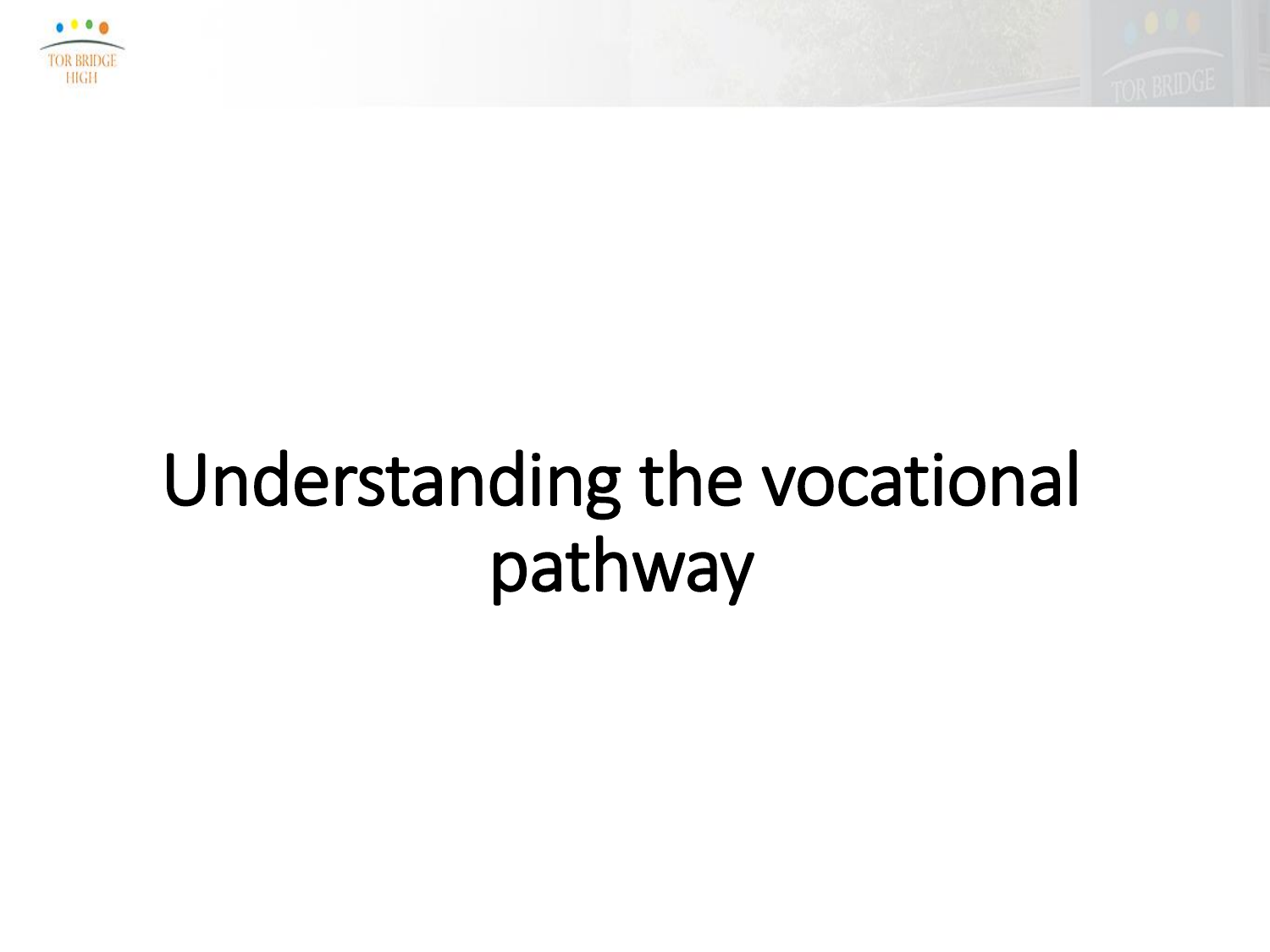# **Your Future**

- Regardless of Pathway, Maths and English are particularly important & can affect your future employment.
	- The grade you achieve in these subjects will also affect your Post-16 start point / level.
	- So aim as high as you can Aspire!
	- GCSE's are an important stepping stone!

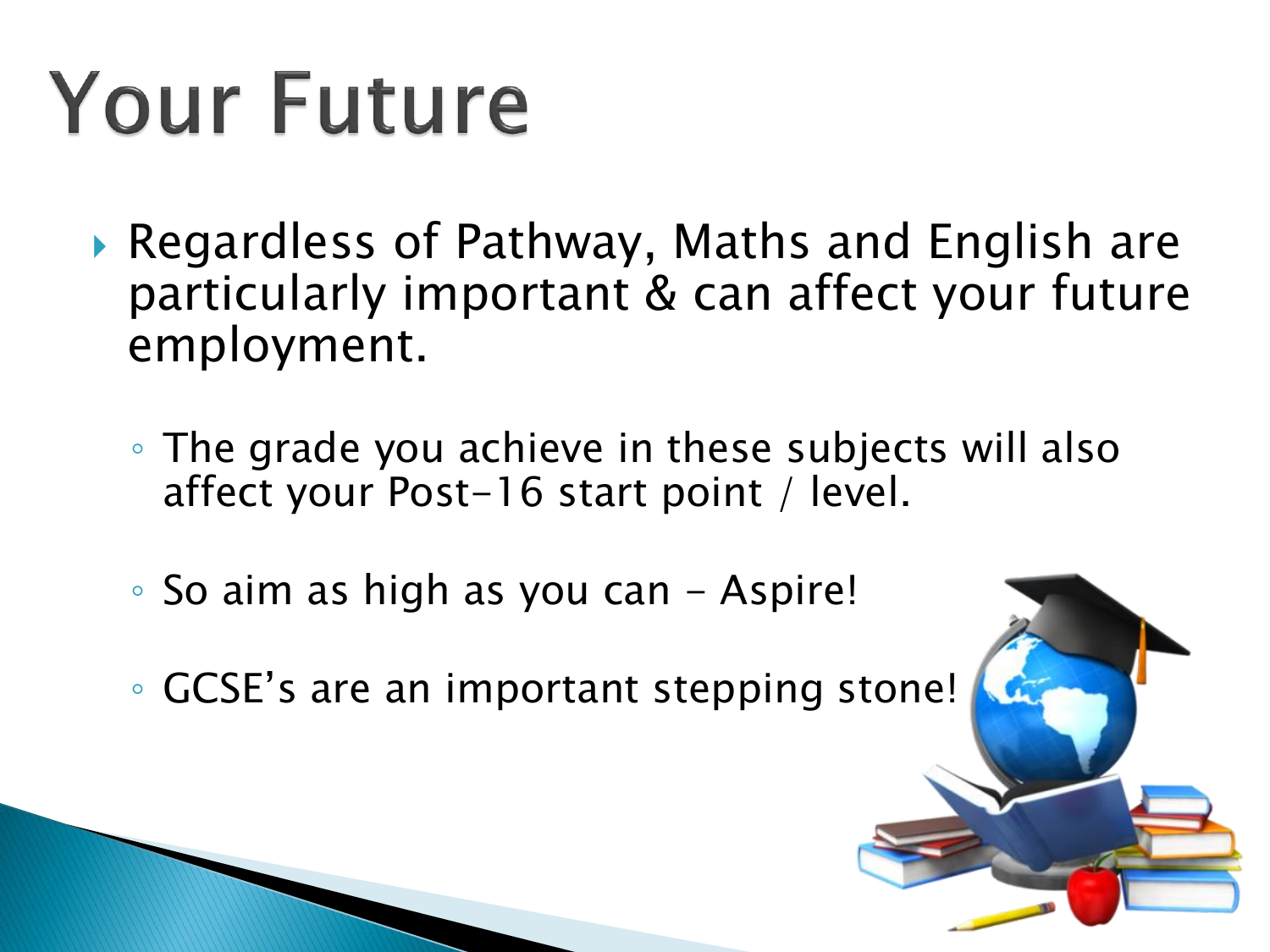## **Vocational Learning is...**

- $\triangleright$  Fun
- $\blacktriangleright$  Engaging
- Hand's-on



- ▶ Practice what's being preached!
- ▶ Based in adult environments / work places –
- ▶ Not a school / school environment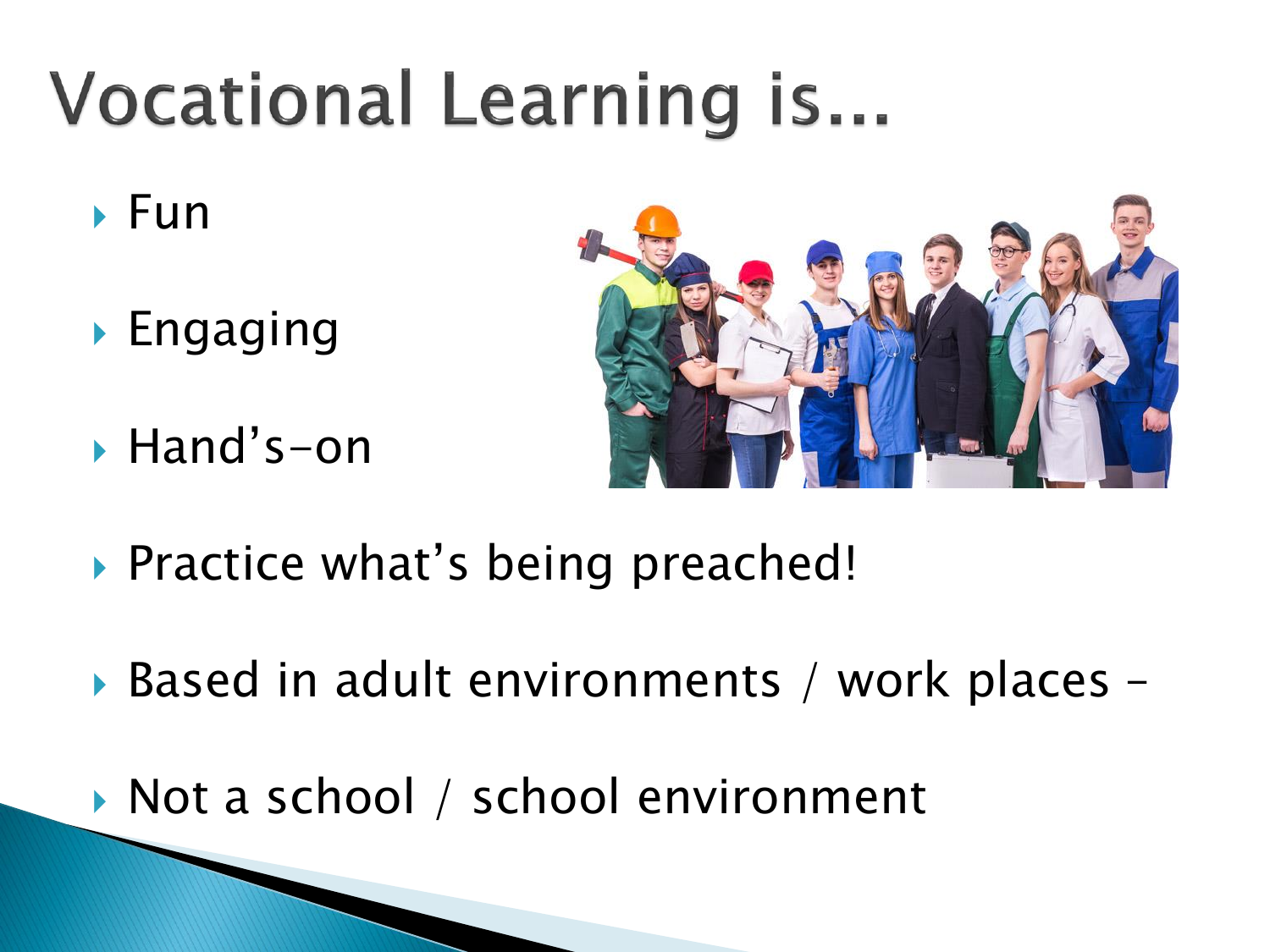### The Teams - A Partnership Approach

#### We are a team;

- Training Providers & Schools in Partnership
- Vocational Learning provide a wide variety of courses, ranging from levels  $(1-3)$
- Can help you progress..
	- o Career
	- o University
	- o Apprenticeships

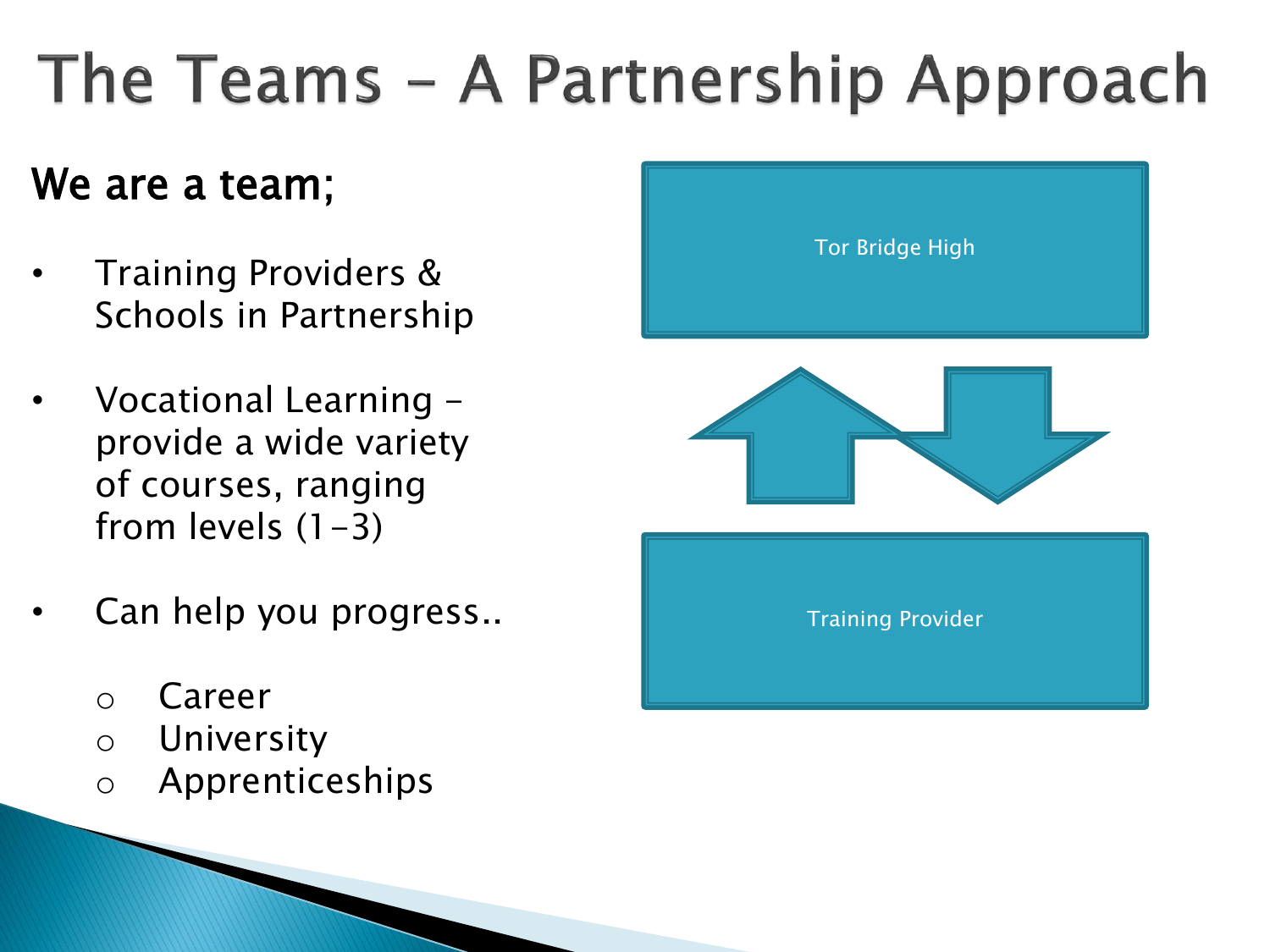### **Types of Courses Available Through School Partnership**

- Childcare
- Health & Social Care (HSC)
- Public Services
- Sport,
- Business
- Travel & Tourism
- Beauty
- Hairdressing
- Nails
- $\circ$  IT
- Supporting Teaching & Learning
- Customer Services
- Animal Care
- Business Administration